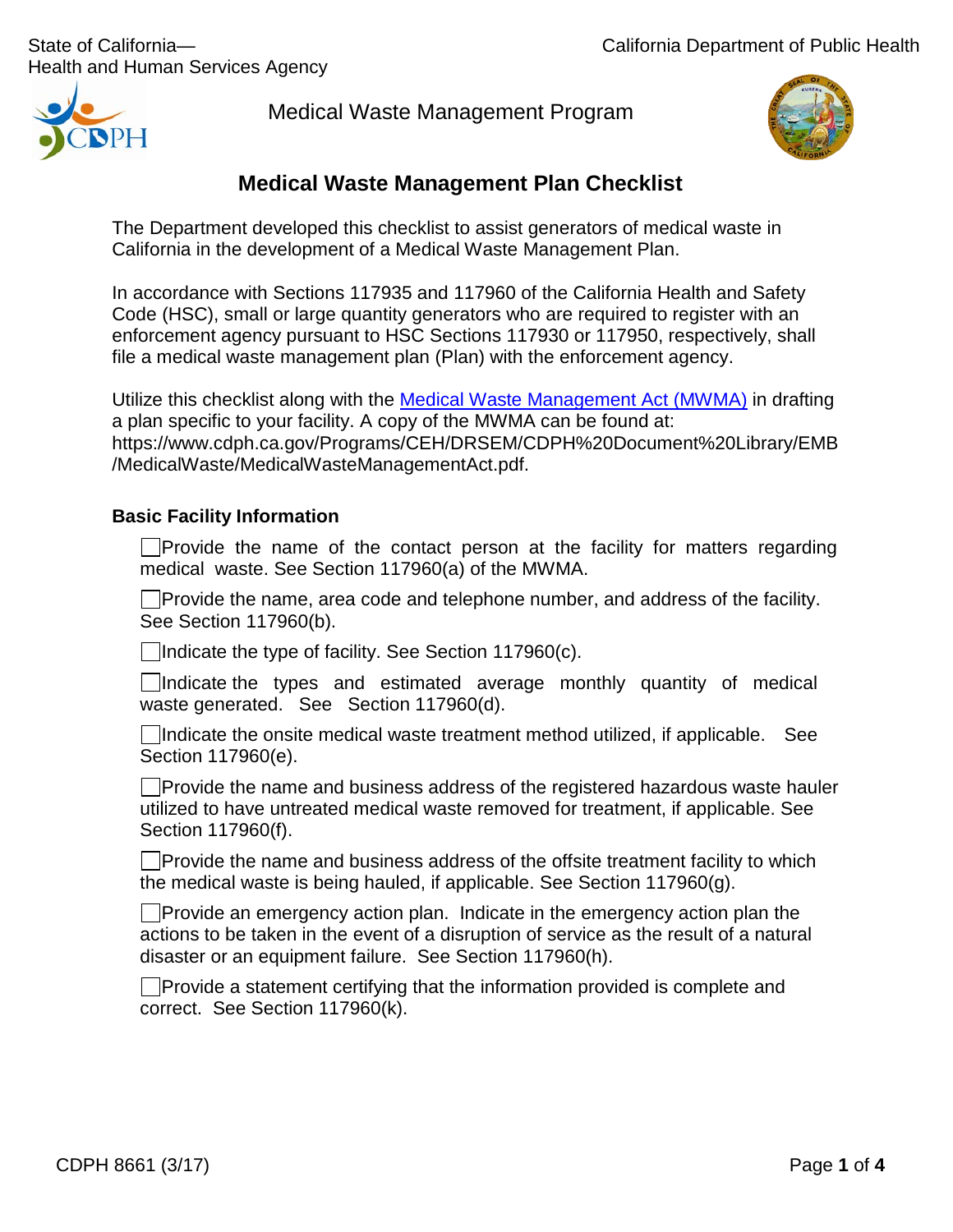### **Containment and Storage Information**

 $\Box$ Indicate in the medical waste management plan that medical waste will be contained separately from other waste at the point of generation. See Section 118275.

 $\Box$ Indicate in the medical waste management plan that sharps waste must be contained in a sharps container. See Sections 117750, and 118275.

 $\vert$  See Section 118275 regarding the handling procedures for pathology, trace chemotherapeutic and mixed waste.

Indicate in the medical waste management plan that biohazard bags (when full) are to be tied. See Section 118280(a).

 $\Box$ Indicate in the medical waste management plan that biohazard bags are to be placed for storage, handling, and transport in rigid containers with tight-fitting lids labeled with the words "Biohazardous Waste," or the word "Biohazard," and the international biohazard symbol on the lids and sides so as to be visible from any lateral direction. See Sections 117645 and 118280.

 $\Box$ Indicate in the medical waste management plan the maximum storage time of medical waste above  $32^{\circ}F$  (seven days). If stored at or below 32  $\Box F$ , state this the plan and describe the storage temperature monitoring schedule (max. storage time at or below  $32^{\circ}$ F is 90 days). See Section 118280(e)(1)(A) & (B).

Provide in the medical waste management plan the procedures to containerize sharps waste. See Section 118285.

Provide in the medical waste management plan the protocol for the routine washing and decontamination of reusable rigid medical waste containers. See Section 118295(a) and (b) for approved methods, disinfectants, and use.

**Provide in the medical waste management plan the techniques performed and** disinfectants to be utilized in the cleanup of medical waste spills. Provide the type(s) of disinfectant, concentration, and contact time used for the decontamination of spills. See Section 118295(b) for approved disinfectants and use.

Indicate in the medical waste management plan that the accumulation area utilized by the facility to store containers of medical waste for accumulation must be secured so as to prevent or deny access by unauthorized persons and posted with warning signs, on or adjacent to, the exterior of the entry doors, on entry doors, gates, or lids. These warning signs must be in both English and Spanish as follows: CAUTION— BIOHAZARDOUS WASTE STORAGE AREA—UNAUTHORIZED PERSONS KEEP OUT, and in Spanish: CUIDADO—ZONA DE RESIDUOS BIOLOGICOS PELIGROSOS—PROHIBIDA LA ENTRADA A PERSONAS NO AUTORIZADAS. See Section 118310.

## **Pathology Waste, Mixed Waste and Trace Chemotherapy Waste**

Information regarding the procedures used for the processing, storage, transport, and treatment of pathology wastes (human and animal); trace chemotherapeutic waste, contaminated tissues; chemotherapeutic containers; and mixed waste.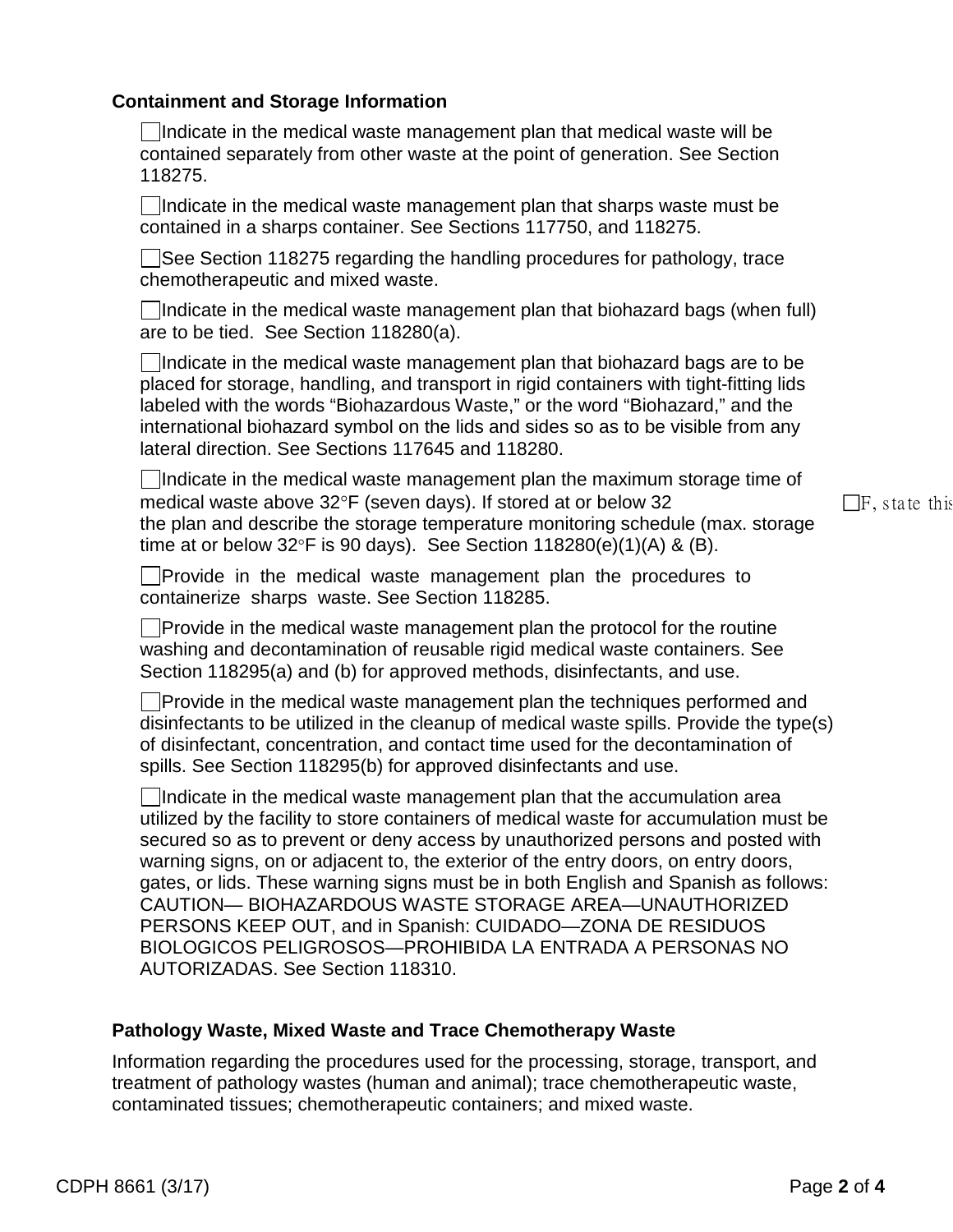$\Box$ Indicate in the medical waste management plan how recognizable human and animal tissue will be handled or treated to assure compliance with Section 118275. Describe the procedures which will be utilized in their handling. If there are no medical wastes produced which contain or are comprised of tissue, indicate this in the medical waste management plan, and it will not be necessary to provide procedures for the handling of these wastes.

 $\Box$ Indicate in the medical waste management plan how mixed waste, as specified in Section 117730 is to be handled. State the procedures that will be utilized to assure proper handling. If there is no mixed waste produced by this facility containing hazardous or radiological materials, indicate this in the medical waste management plan and it will not be necessary to provide procedures for the handling of these types of waste.

 $\Box$ Indicate in the medical waste management plan how pathology and chemotherapeutic wastes are handled and treated. The medical waste management plan must contain the definition of "empty," as specified in Section 117647 to assure the pathology and chemotherapeutic wastes are properly handled. Describe the procedures to be employed to assure proper handling. If these wastes are not generated or handled by this facility, indicate this in the medical waste management plan, and it will not be necessary to provide procedures for the handling of these wastes.

## **Common Storage Facility Information**

 $\Box$ Provide a medical waste management plan, addressing all issues above, and indicate in the plan the nature of the medical waste generated by the individual generators.

 $\Box$  Provide a list of small quantity generators of medical waste using the facility for the storage of their medical waste. Indicate in this list the name of each generator, suite number, telephone number, and contact person.

## **Treatment Information—Discharge to the Public Sewer System**

 $\Box$ Provide in the medical waste management plan the medical waste to be treated by means of discharge to the public sewer system. Describe in detail methods to be utilized and the types of medical waste to be treated in this manner. See Section 118215(b).

## **Facilities with Onsite Treatment/Steam Sterilization**

 $\vert$  Provide in the medical waste management plan standard written operating procedures for biological indicators, or for other indicators of adequate sterilization approved by the Department, for each steam sterilizer, including time, temperature, pressure, type of waste, type of container, closure on container, pattern of loading, water content, and maximum load quantity. See Section 118215(a)(2).

 $\Box$  Provide in the medical waste management plan procedures established for checking recording or indicating thermometers during each complete cycle to ensure the attainment of 121°Centigrade (250°Fahrenheit) for at least one-half hour, depending on the quantity and density of the load, in order to achieve sterilization of the entire load. See Section 118215(a)(2).